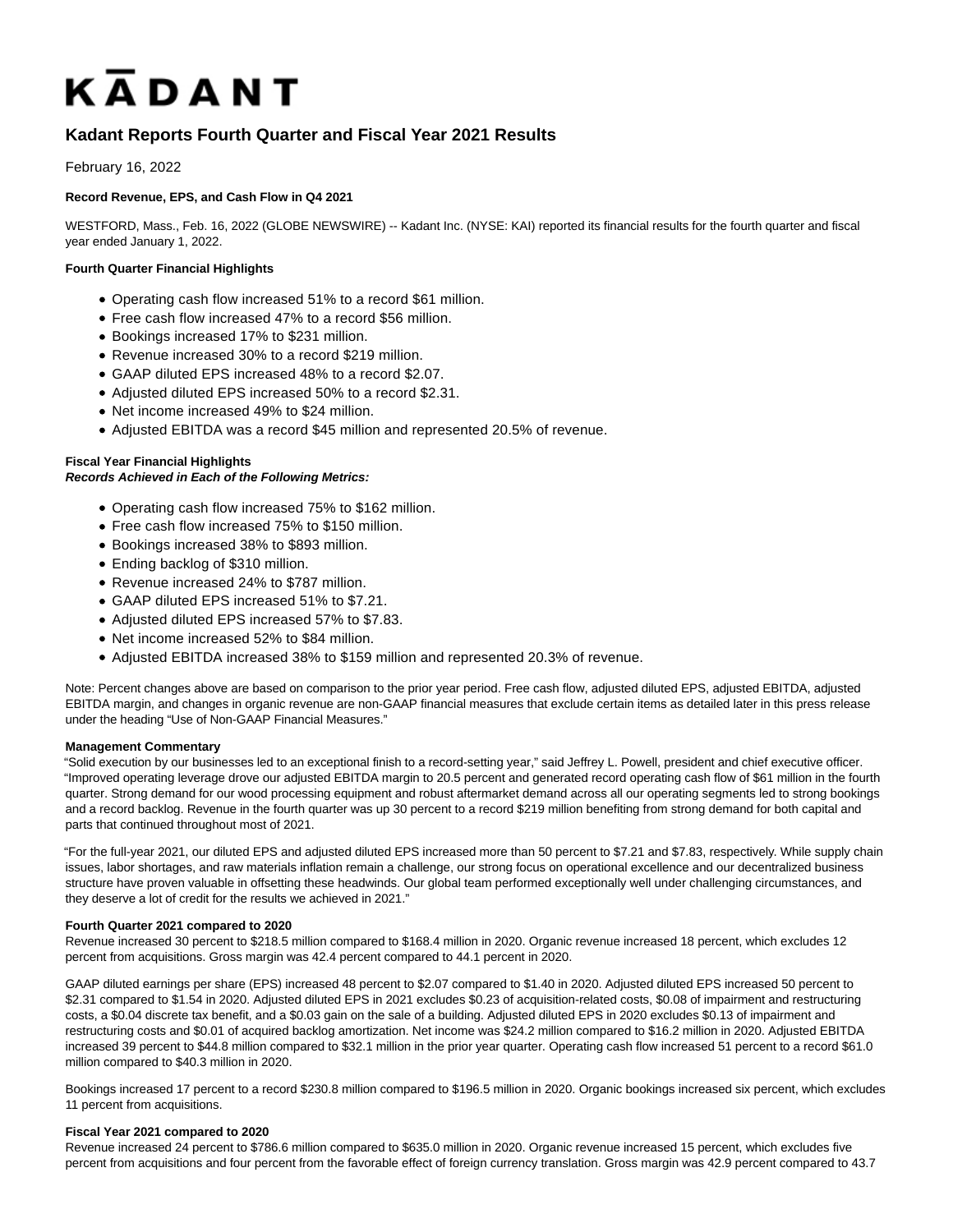#### percent in 2020.

GAAP diluted EPS increased 51 percent to \$7.21 compared to \$4.77 in 2020. Adjusted diluted EPS increased 57 percent to \$7.83 compared to \$5.00 in 2020. Adjusted diluted EPS in 2021 excludes \$0.60 of acquisition-related costs, \$0.08 of impairment and restructuring costs, a \$0.04 discrete tax benefit, and a \$0.03 gain on the sale of a building. Adjusted diluted EPS in 2020 excludes \$0.19 of impairment and restructuring costs, \$0.07 of acquisition-related costs, and a \$0.03 discrete tax benefit. Net income was \$84.0 million compared to \$55.2 million in 2020. Adjusted EBITDA increased 38 percent to \$159.4 million and 20.3 percent of revenue compared to \$115.9 million and 18.3 percent of revenue in 2020. Operating cash flow increased 75 percent to \$162.4 million compared to \$92.9 million in 2020.

Bookings increased 38 percent to \$893.2 million compared to \$648.5 million in 2020. Organic bookings increased 28 percent, which excludes six percent from acquisitions and four percent from the favorable effect of foreign currency translation.

#### **Summary and Outlook**

"Our record backlog at the end of 2021 positions us well for a solid start to 2022," Mr. Powell continued. "Project activity remains healthy and demand for parts has continued to show resiliency in the first weeks of 2022. Persistent supply chain challenges and future policy responses to inflationary pressures introduce less visibility into the latter half of 2022. That said, we expect to deliver strong financial performance in the coming year with full year GAAP diluted EPS of \$8.50 to \$8.70 on revenue of \$870 to \$890 million in 2022. Adjusted diluted EPS is expected to be \$8.55 to \$8.75 in 2022, which excludes pre-tax amortization expense associated with acquisition-related backlog of \$0.7 million, or \$0.05 per diluted share. The 2022 guidance includes a negative effect from foreign currency translation, which is lowering revenue by \$12 million and adjusted diluted EPS by \$0.15. For the first quarter of 2022, we expect revenue of \$212 to \$217 million, GAAP diluted EPS of \$1.95 to \$2.05, and excluding \$0.05 per diluted share of amortization expense associated with acquired backlog, adjusted diluted EPS of \$2.00 to \$2.10.

#### **Conference Call**

Kadant will hold a webcast with a slide presentation for investors on Thursday, February 17, 2022, at 11:00 a.m. eastern time to discuss its fourth quarter and full-year performance, as well as future expectations. To access the webcast, including the slideshow and accompanying audio, go to www.kadant.com and click on "Investors." To listen to the webcast via teleconference, call 888-326-8410 within the U.S., or +1-704-385-4884 outside the U.S. and reference participant passcode 9569006. Prior to the call, our earnings release and the slides used in the webcast presentation will be filed with the Securities and Exchange Commission and will be available at [www.sec.gov.](https://www.globenewswire.com/Tracker?data=7qQvfN3d2Ic39zIuSIK39TcqPBNDiPqxc3uVrayO_EnUHP0VL1bw5UKxui0h3umS2PuBIuTr-nezYiMkz4VsEA==) An archive of the webcast presentation will be available on our website until March 18, 2022.

Shortly after the webcast, Kadant will post its updated general investor presentation incorporating the fourth quarter and fiscal year results on its website at [www.kadant.com u](https://www.globenewswire.com/Tracker?data=opuOK0T9En-QnXPZQYIyWNwI3_CWappJamTN9zEXNGaNPoE78a7wHR36td855546JwIeG-96r9TklRBbLDJG0Q==)nder the "Investors" section.

#### **Use of Non-GAAP Financial Measures**

In addition to the financial measures prepared in accordance with generally accepted accounting principles (GAAP), we use certain non-GAAP financial measures, including increases or decreases in revenue excluding the effect of acquisitions and foreign currency translation (organic revenue), adjusted operating income, adjusted net income, adjusted diluted EPS, earnings before interest, taxes, depreciation, and amortization (EBITDA), adjusted EBITDA, adjusted EBITDA margin, and free cash flow.

We believe these non-GAAP financial measures, when taken together with the corresponding GAAP financial measures, provide meaningful supplemental information regarding our performance by excluding certain items that may not be indicative of our core business, operating results, or future outlook. We believe that the inclusion of such measures helps investors gain an understanding of our underlying operating performance and future prospects, consistent with how management measures and forecasts our performance, especially when comparing such results to previous periods or forecasts and to the performance of our competitors. Such measures are also used by us in our financial and operating decision-making and for compensation purposes. We also believe this information is responsive to investors' requests and gives them an additional measure of our performance.

The non-GAAP financial measures included in this press release are not meant to be considered superior to or a substitute for the results of operations prepared in accordance with GAAP. In addition, the non-GAAP financial measures included in this press release have limitations associated with their use as compared to the most directly comparable GAAP measures, in that they may be different from, and therefore not comparable to, similar measures used by other companies.

We present increases or decreases in organic revenue, which excludes the effect of acquisitions and foreign currency translation, to provide investors insight into underlying revenue trends. Revenue in the fourth quarter of 2021 included \$19.6 million from acquisitions. Revenue in 2021 included \$32.9 million from acquisitions and a \$22.2 million favorable foreign currency effect.

Our non-GAAP financial measures exclude impairment and restructuring costs, acquisition costs, amortization expense related to acquired profit in inventory and backlog, gain or loss on sale, and discrete tax items. Free cash flow excludes capital expenditures from cash flow from operations. These items are excluded as they are not indicative of our core operating results and are not comparable to other periods, which have differing levels of incremental costs, expenditures or income, or none at all.

#### Fourth Quarter

Adjusted operating income, adjusted EBITDA, and adjusted EBITDA margin exclude:

- Pre-tax impairment and restructuring costs of \$1.0 million in 2021 and \$2.1 million in 2020.
- Pre-tax gain on sale of \$0.5 million in 2021.
- Pre-tax acquisition costs of \$1.0 million in 2021.
- Pre-tax expense related to acquired backlog amortization of \$0.6 million in 2021 and \$0.2 million in 2020.
- Pre-tax expense related to amortization of acquired profit in inventory of \$2.1 million in 2021.

Adjusted net income and adjusted diluted EPS exclude:

After-tax impairment and restructuring costs of \$1.0 million in 2021 and \$1.5 million (\$2.1 million net of tax of \$0.6 million)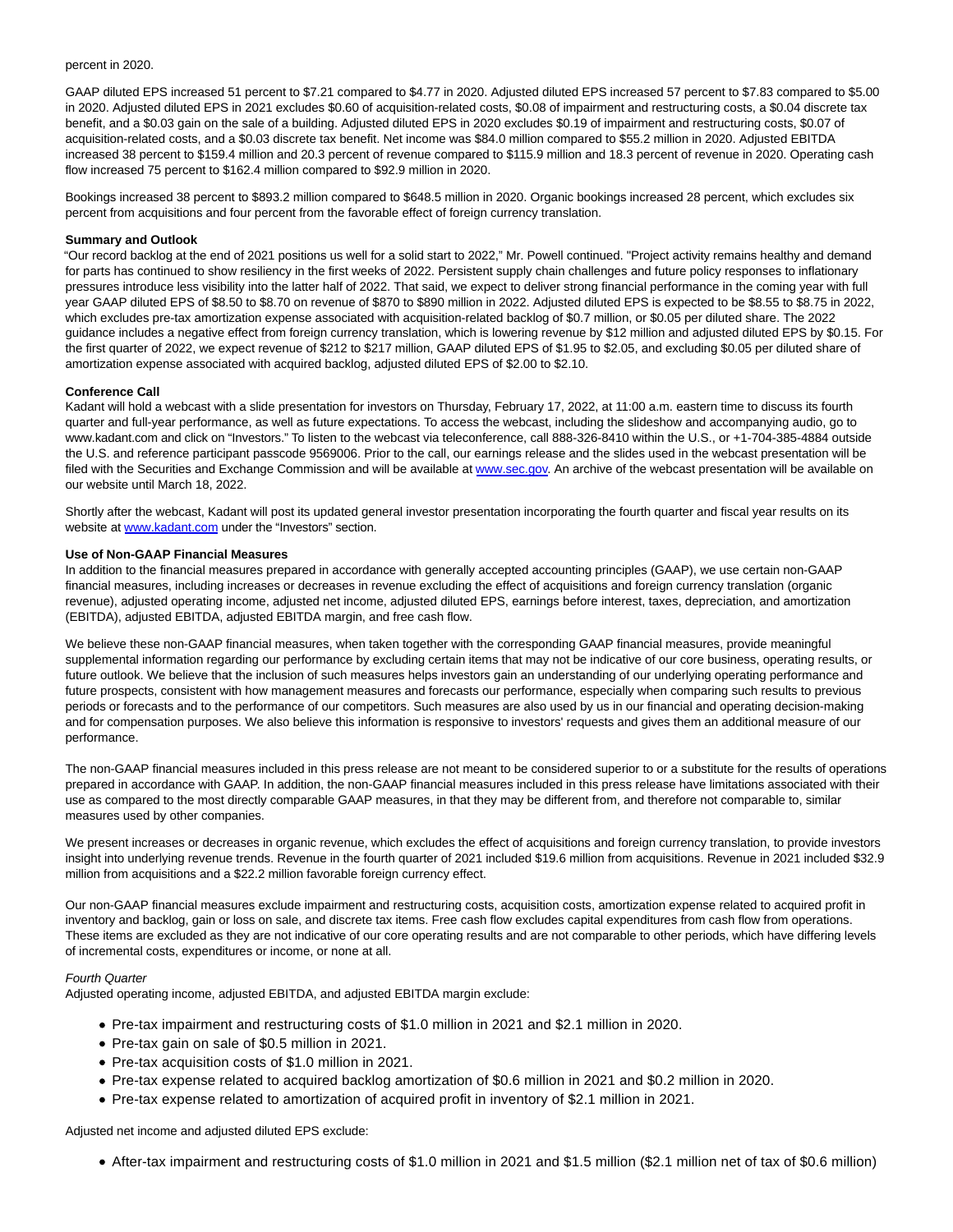in 2020.

- After-tax gain on sale of \$0.4 million (\$0.5 million net of tax of \$0.1 million) in 2021.
- After-tax acquisition costs of \$0.7 million (\$1.0 million net of tax of \$0.3 million) in 2021.
- After-tax expense related to acquired backlog amortization of \$0.5 million (\$0.6 million net of tax of \$0.1 million) in 2021 and \$0.1 million (\$0.2 million net of tax of \$0.1 million) in 2020.
- After-tax expense related to amortization of acquired profit in inventory of \$1.5 million (\$2.1 million net of tax of \$0.6 million) in 2021.
- A discrete tax benefit of \$0.4 million in 2021.

Free cash flow is calculated as operating cash flow less:

Capital expenditures of \$5.1 million in 2021 and \$2.2 million in 2020.

### Fiscal Year

Adjusted operating income, adjusted EBITDA, and adjusted EBITDA margin exclude:

- Pre-tax impairment and restructuring costs of \$1.0 million in 2021 and \$3.0 million in 2020.
- Pre-tax gain on sale of \$0.5 million.
- Pre-tax acquisition costs of \$3.7 million in 2021 and \$0.5 million in 2020.
- Pre-tax expense related to acquired backlog amortization of \$1.3 million in 2021 and \$0.5 million in 2020.
- Pre-tax expense related to amortization of acquired profit in inventory of \$4.3 million in 2021.

Adjusted net income and adjusted diluted EPS exclude:

- After-tax impairment and restructuring costs of \$1.0 million in 2021 and \$2.2 million (\$3.0 million net of tax of \$0.8 million) in 2020.
- After-tax gain on sale of \$0.4 million (\$0.5 million net of tax of \$0.1 million) in 2021.
- After-tax acquisition costs of \$3.1 million (\$3.7 million net of tax of \$0.6 million) in 2021 and \$0.4 million (\$0.5 million net of tax of \$0.1 million) in 2020.
- After-tax expense related to acquired backlog amortization of \$1.0 million (\$1.3 million net of tax of \$0.3 million) in 2021 and \$0.4 million (\$0.5 million net of tax of \$0.1 million) in 2020.
- After-tax expense related to amortization of acquired profit in inventory of \$3.0 million (\$4.3 million net of tax of \$1.3 million) in 2019.
- A discrete tax benefit of \$0.4 million in 2021 and \$0.3 million in 2020.

Free cash flow is calculated as operating cash flow less:

Capital expenditures of \$12.8 million in 2021 and \$7.6 million in 2020.

Reconciliations of the non-GAAP financial measures to the most directly comparable GAAP financial measures are set forth in this press release.

# **Financial Highlights (unaudited)**

(In thousands, except per share amounts and percentages)

|                                                    | Three Months Ended |         |     |              |    | <b>Twelve Months Ended</b> |    |              |  |
|----------------------------------------------------|--------------------|---------|-----|--------------|----|----------------------------|----|--------------|--|
| <b>Consolidated Statement of Income</b>            | Jan. 1, 2022       |         |     | Jan. 2, 2021 |    | Jan. 1, 2022               |    | Jan. 2, 2021 |  |
| Revenue                                            |                    | 218,516 | \$. | 168,431      | \$ | 786,579                    | \$ | 635,028      |  |
| Costs and Operating Expenses:                      |                    |         |     |              |    |                            |    |              |  |
| Cost of revenue                                    |                    | 125,877 |     | 94,212       |    | 449,214                    |    | 357,722      |  |
| Selling, general, and administrative expenses      |                    | 57,773  |     | 47,387       |    | 208,787                    |    | 181,905      |  |
| Research and development expenses                  |                    | 2,856   |     | 2,766        |    | 11,403                     |    | 11,298       |  |
| Impairment and other costs, net (h)                |                    | 465     |     | 2,053        |    | 465                        |    | 2,979        |  |
|                                                    |                    | 186,971 |     | 146,418      |    | 669,869                    |    | 553,904      |  |
| Operating Income                                   |                    | 31,545  |     | 22,013       |    | 116,710                    |    | 81,124       |  |
| Interest Income                                    |                    | 91      |     | 41           |    | 267                        |    | 181          |  |
| Interest Expense                                   |                    | (1,324) |     | (1, 363)     |    | (4,821)                    |    | (7, 423)     |  |
| Other Expense, Net                                 |                    | (33)    |     | (100)        |    | (104)                      |    | (195)        |  |
| Income Before Provision for Income Taxes           |                    | 30,279  |     | 20,591       |    | 112,052                    |    | 73,687       |  |
| Provision for Income Taxes                         |                    | 5,919   |     | 4,210        |    | 27,171                     |    | 17,948       |  |
| Net Income                                         |                    | 24,360  |     | 16,381       |    | 84,881                     |    | 55,739       |  |
| Net Income Attributable to Noncontrolling Interest |                    | (203)   |     | (174)        |    | (838)                      |    | (543)        |  |
| Net Income Attributable to Kadant                  |                    | 24,157  | SS. | 16,207       | S  | 84,043                     | \$ | 55,196       |  |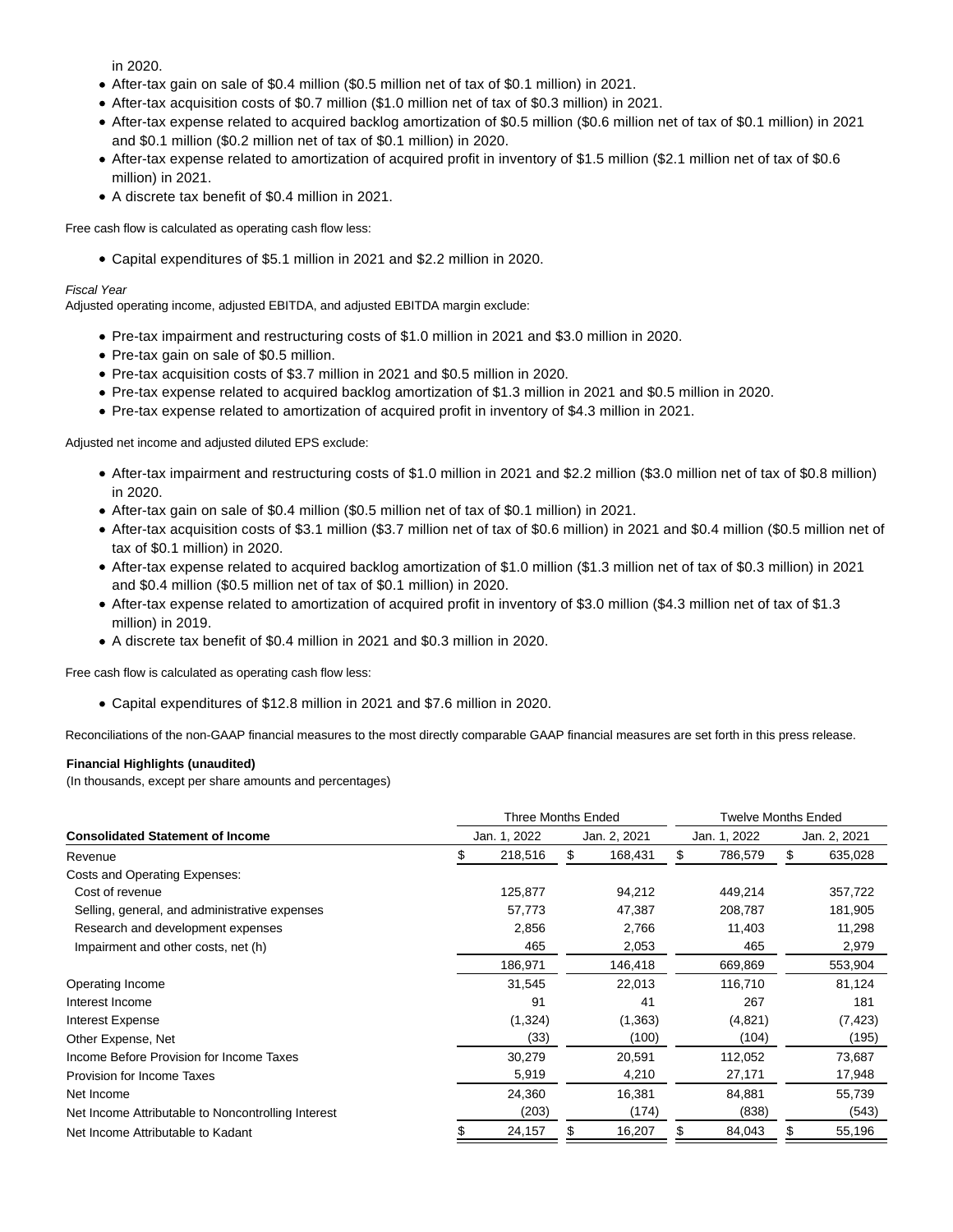Earnings per Share Attributable to Kadant:

| __<br><b>Basic</b><br>. | 2.08 | -11  | 1.41 | ۰D  | 7.26 | AD. | $\Omega$<br>┄      |
|-------------------------|------|------|------|-----|------|-----|--------------------|
| <b>Diluted</b><br>.     | 2.07 | - AD | .40  | AD. | 7.21 | ۰D  | $\rightarrow$<br>. |
|                         |      |      |      |     |      |     |                    |

Weighted Average Shares:

| vvelynteu Average Oriales. |        |        |        |        |
|----------------------------|--------|--------|--------|--------|
| <b>Basic</b>               | 1.606  | 1.513  | 1.579  | 11,482 |
| Diluted                    | 11,689 | 11.608 | 11,655 | 11,564 |
|                            |        |        |        |        |

|                                                                | Three Months Ended |        |              |        |              | Three Months Ended |    |              |  |
|----------------------------------------------------------------|--------------------|--------|--------------|--------|--------------|--------------------|----|--------------|--|
| Adjusted Net Income and Adjusted Diluted EPS (a)               | Jan. 1, 2022       |        | Jan. 1, 2022 |        | Jan. 2, 2021 |                    |    | Jan. 2, 2021 |  |
| Net Income and Diluted EPS Attributable to Kadant, as Reported | \$                 | 24.157 | \$           | 2.07   | \$           | 16,207             | \$ | 1.40         |  |
| Adjustments for the Following:                                 |                    |        |              |        |              |                    |    |              |  |
| Impairment and Restructuring Costs, Net of Tax (h)             |                    | 980    |              | 0.08   |              | 1.543              |    | 0.13         |  |
| Gain on Sale, Net of Tax (h)                                   |                    | (391)  |              | (0.03) |              |                    |    |              |  |
| Acquisition Costs, Net of Tax (b)                              |                    | 725    |              | 0.06   |              |                    |    |              |  |
| Acquired Backlog Amortization, Net of Tax (c)                  |                    | 479    |              | 0.04   |              | 132                |    | 0.01         |  |
| Acquired Profit in Inventory, Net of Tax (d)                   |                    | 1.484  |              | 0.13   |              |                    |    |              |  |
| Discrete Tax Items                                             |                    | (419)  |              | (0.04) |              |                    |    |              |  |
| Adjusted Net Income and Adjusted Diluted EPS (a)               |                    | 27,015 | \$           | 2.31   | Ъ            | 17.882             | \$ | 1.54         |  |

|                                                                | <b>Twelve Months Ended</b> |        |              |        |              | <b>Twelve Months Ended</b> |    |              |  |
|----------------------------------------------------------------|----------------------------|--------|--------------|--------|--------------|----------------------------|----|--------------|--|
| Adjusted Net Income and Adjusted Diluted EPS (a)               | Jan. 1, 2022               |        | Jan. 1. 2022 |        | Jan. 2. 2021 |                            |    | Jan. 2, 2021 |  |
| Net Income and Diluted EPS Attributable to Kadant, as Reported | \$                         | 84,043 | \$           | 7.21   | \$           | 55.196                     | \$ | 4.77         |  |
| Adjustments for the Following:                                 |                            |        |              |        |              |                            |    |              |  |
| Impairment and Restructuring Costs, Net of Tax (h)             |                            | 980    |              | 0.08   |              | 2.210                      |    | 0.19         |  |
| Gain on Sale, Net of Tax (h)                                   |                            | (391)  |              | (0.03) |              |                            |    |              |  |
| Acquisition Costs, Net of Tax (b)                              |                            | 3.050  |              | 0.26   |              | 355                        |    | 0.03         |  |
| Acquired Backlog Amortization, Net of Tax (c)                  |                            | 973    |              | 0.08   |              | 407                        |    | 0.04         |  |
| Acquired Profit in Inventory, Net of Tax (d)                   |                            | 3.033  |              | 0.26   |              |                            |    |              |  |
| Discrete Tax Items                                             |                            | (419)  |              | (0.04) |              | (338)                      |    | (0.03)       |  |
| Adjusted Net Income and Adjusted Diluted EPS (a)               |                            | 91,269 | \$           | 7.83   |              | 57,830                     | \$ | 5.00         |  |

|                           |   | Three Months Ended | Increase<br>Excluding<br>Acquisitions and |              |    |          |          |        |
|---------------------------|---|--------------------|-------------------------------------------|--------------|----|----------|----------|--------|
| <b>Revenue by Segment</b> |   | Jan. 1, 2022       |                                           | Jan. 2, 2021 |    | Increase | FX (a,e) |        |
| <b>Flow Control</b>       | Φ | 78.019             | \$                                        | 60,115       | \$ | 17.904   | \$       | 4,920  |
| Industrial Processing     |   | 95,307             |                                           | 69,109       |    | 26,198   |          | 25,193 |
| <b>Material Handling</b>  |   | 45,190             |                                           | 39,207       |    | 5,983    |          | 342    |
|                           |   | 218.516            | œ                                         | 168,431      | \$ | 50,085   |          | 30,455 |
|                           |   |                    |                                           |              |    |          |          |        |

Percentage of Parts and Consumables Revenue **63%** 67%

|                          |   | <b>Twelve Months Ended</b> |    |              |     |          |    | Increase<br>Excluding<br>Acquisitions and |  |
|--------------------------|---|----------------------------|----|--------------|-----|----------|----|-------------------------------------------|--|
|                          |   | Jan. 1, 2022               |    | Jan. 2, 2021 |     | Increase |    | FX (a,e)                                  |  |
| <b>Flow Control</b>      | S | 288,788                    | \$ | 225.444      | \$  | 63,344   | \$ | 33,698                                    |  |
| Industrial Processing    |   | 328,762                    |    | 261,577      |     | 67,185   |    | 53,584                                    |  |
| <b>Material Handling</b> |   | 169,029                    |    | 148,007      |     | 21,022   |    | 9,188                                     |  |
|                          |   | 786,579                    | ß. | 635,028      | \$. | 151,551  | S  | 96,470                                    |  |
|                          |   |                            |    |              |     |          |    |                                           |  |

Percentage of Parts and Consumables Revenue **65%** 66%

|                            |  |                  | Increase<br>(Decrease)<br>Excluding |          |                           |
|----------------------------|--|------------------|-------------------------------------|----------|---------------------------|
| <b>Bookings by Segment</b> |  | . 2022<br>Jan. 1 | Jan. 2. 2021                        | Increase | Acquisitions and<br>FX(e) |
| <b>Flow Control</b>        |  | 83.706           | 61.878                              | 21,828   | \$<br>8,892               |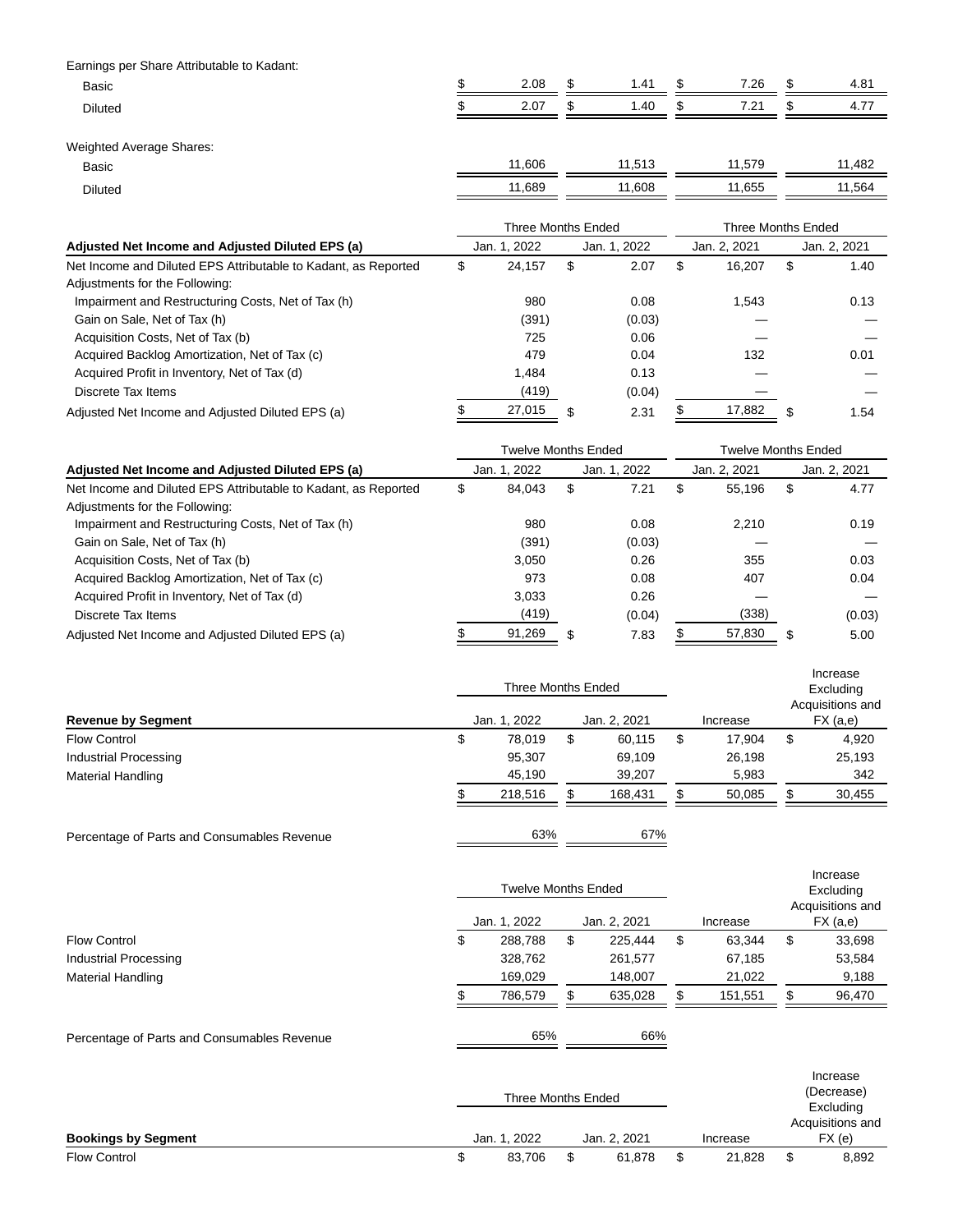| <b>Industrial Processing</b><br><b>Material Handling</b>                |                           | 94,924<br>52,200           |    | 94,759<br>39,898   | 165<br>12,302              |    | (1,065)<br>4,860      |
|-------------------------------------------------------------------------|---------------------------|----------------------------|----|--------------------|----------------------------|----|-----------------------|
|                                                                         | \$                        | 230,830                    | \$ | 196,535            | \$<br>34,295               | \$ | 12,687                |
|                                                                         |                           |                            |    |                    |                            |    |                       |
| Percentage of Parts and Consumables Bookings                            |                           | 61%                        |    | 61%                |                            |    |                       |
|                                                                         |                           |                            |    |                    |                            |    |                       |
|                                                                         |                           | <b>Twelve Months Ended</b> |    |                    |                            |    | Increase<br>Excluding |
|                                                                         |                           |                            |    |                    | Acquisitions and           |    |                       |
|                                                                         |                           | Jan. 1, 2022               |    | Jan. 2, 2021       | Increase                   |    | FX(e)                 |
| <b>Flow Control</b>                                                     | \$                        | 308,185                    | \$ | 228,591            | \$<br>79,594               | \$ | 49,346                |
| <b>Industrial Processing</b>                                            |                           | 402,325                    |    | 273,644            | 128,681                    |    | 111,280               |
| <b>Material Handling</b>                                                | \$                        | 182,668<br>893,178         | \$ | 146,242<br>648,477 | \$<br>36,426<br>244,701    | \$ | 20,221<br>180,847     |
|                                                                         |                           |                            |    |                    |                            |    |                       |
| Percentage of Parts and Consumables Bookings                            |                           | 59%                        |    | 65%                |                            |    |                       |
|                                                                         |                           |                            |    |                    |                            |    |                       |
|                                                                         | <b>Three Months Ended</b> |                            |    |                    | <b>Twelve Months Ended</b> |    |                       |
| <b>Business Segment Information</b><br>Gross Margin:                    |                           | Jan. 1, 2022               |    | Jan. 2, 2021       | Jan. 1, 2022               |    | Jan. 2, 2021          |
| <b>Flow Control</b>                                                     |                           | 48.9%                      |    | 52.5%              | 51.0%                      |    | 52.9%                 |
| <b>Industrial Processing</b>                                            |                           | 40.2%                      |    | 42.3%              | 40.1%                      |    | 41.3%                 |
| <b>Material Handling</b>                                                |                           | 35.8%                      |    | 34.3%              | 34.4%                      |    | 33.7%                 |
|                                                                         |                           | 42.4%                      |    | 44.1%              | 42.9%                      |    | 43.7%                 |
|                                                                         |                           |                            |    |                    |                            |    |                       |
| Operating Income:                                                       |                           |                            |    |                    |                            |    |                       |
| <b>Flow Control</b>                                                     | \$                        | 13,610                     | \$ | 14,170             | \$<br>65,509               | \$ | 51,530                |
| <b>Industrial Processing</b><br><b>Material Handling</b>                |                           | 22,120<br>4,602            |    | 10,824<br>4,034    | 66,569<br>17,543           |    | 42,971<br>14,375      |
| Corporate                                                               |                           | (8,787)                    |    | (7,015)            | (32, 911)                  |    | (27, 752)             |
|                                                                         | \$                        | 31,545                     | \$ | 22,013             | \$<br>116,710              | \$ | 81,124                |
|                                                                         |                           |                            |    |                    |                            |    |                       |
| Adjusted Operating Income (a,f):                                        |                           |                            |    |                    |                            |    |                       |
| <b>Flow Control</b>                                                     | \$                        | 16,839                     | \$ | 14,108             | \$<br>72,680               | \$ | 52,189                |
| <b>Industrial Processing</b>                                            |                           | 21,655                     |    | 12,840             | 66,277                     |    | 45,788                |
| <b>Material Handling</b>                                                |                           | 6,042                      |    | 4,310              | 20,394                     |    | 14,907                |
| Corporate                                                               |                           | (8,787)                    |    | (7,015)            | (32, 911)<br>126,440       |    | (27, 752)             |
|                                                                         | $\frac{1}{2}$             | 35,749                     | \$ | 24,243             | \$                         | \$ | 85,132                |
| Capital Expenditures:                                                   |                           |                            |    |                    |                            |    |                       |
| <b>Flow Control</b>                                                     | \$                        | 2,298                      | \$ | 1,141              | \$<br>4,128                | \$ | 2,808                 |
| <b>Industrial Processing</b>                                            |                           | 1,692                      |    | 663                | 6,412                      |    | 3,123                 |
| <b>Material Handling</b>                                                |                           | 1,090                      |    | 372                | 2,211                      |    | 1,539                 |
| Corporate                                                               |                           | 3                          |    |                    | 20                         |    | 125                   |
|                                                                         | \$                        | 5,083                      | \$ | 2,176              | \$<br>12,771               | \$ | 7,595                 |
|                                                                         |                           | <b>Three Months Ended</b>  |    |                    | <b>Twelve Months Ended</b> |    |                       |
| <b>Cash Flow and Other Data</b>                                         |                           | Jan. 1, 2022               |    | Jan. 2, 2021       | Jan. 1, 2022               |    | Jan. 2, 2021          |
| <b>Operating Cash Flow</b>                                              | \$                        | 61,010                     | \$ | 40,283             | \$<br>162,420              | \$ | 92,884                |
| Less: Capital Expenditures                                              |                           | (5,083)                    |    | (2, 176)           | (12, 771)                  |    | (7, 595)              |
| Free Cash Flow (a)                                                      | \$                        | 55,927                     | \$ | 38,107             | \$<br>149,649              | \$ | 85,289                |
| Depreciation and Amortization Expense                                   | \$                        | 9,705                      | \$ | 8,074              | \$<br>34,302               | \$ | 31,334                |
|                                                                         |                           |                            |    |                    |                            |    |                       |
| <b>Balance Sheet Data</b>                                               |                           |                            |    |                    | Jan. 1, 2022               |    | Jan. 2, 2021          |
| <b>Assets</b>                                                           |                           |                            |    |                    |                            |    |                       |
| Cash, Cash Equivalents, and Restricted Cash<br>Accounts Receivable, net |                           |                            |    |                    | \$<br>94,161<br>117,209    | \$ | 66,640<br>91,540      |
| Inventories                                                             |                           |                            |    |                    | 134,356                    |    | 106,814               |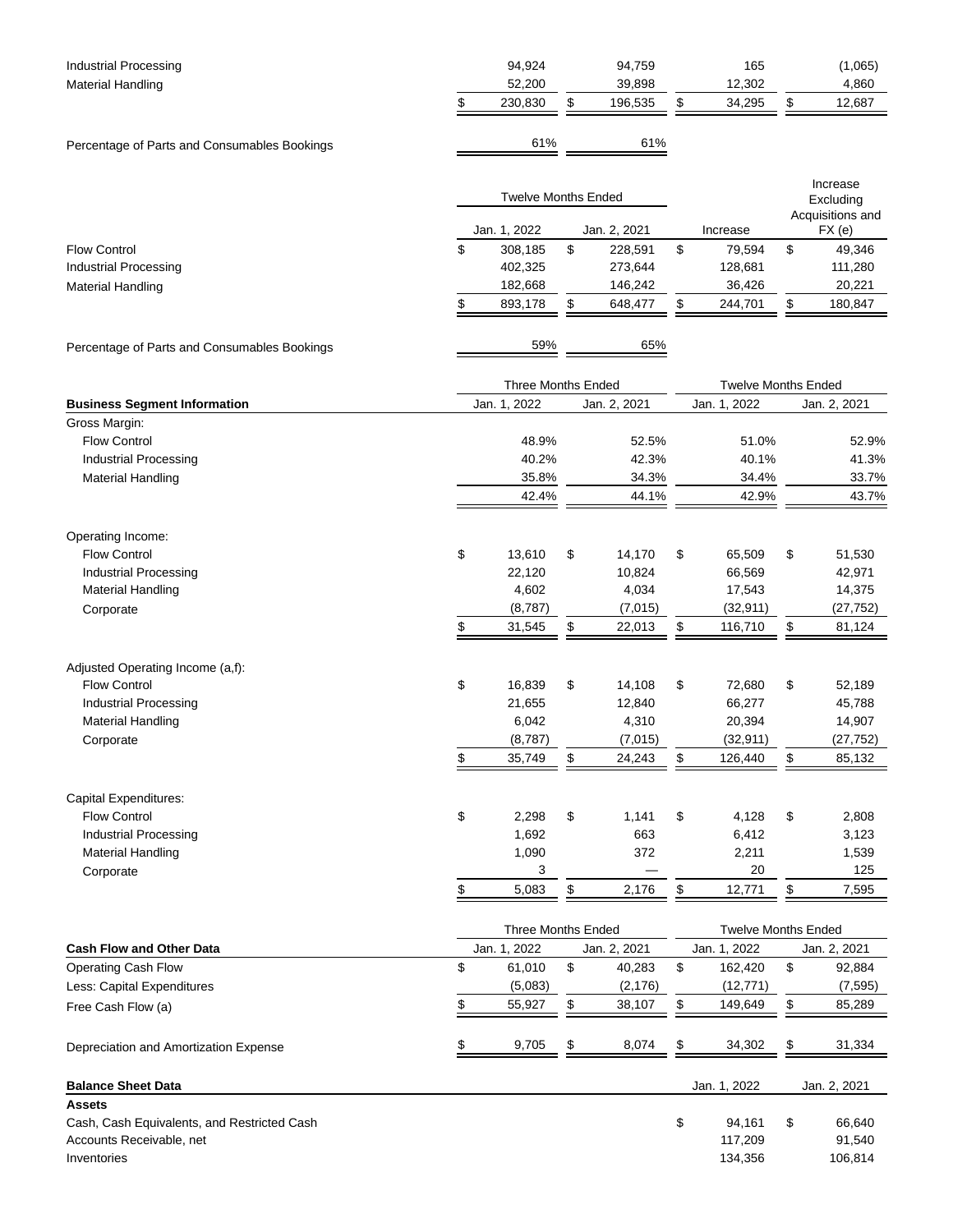| <b>Contract Assets</b>                      | 8,626     | 7,576         |
|---------------------------------------------|-----------|---------------|
| Property, Plant, and Equipment, net         | 107,989   | 84,642        |
| Intangible Assets                           | 199,343   | 160,965       |
| Goodwill                                    | 396,887   | 351,753       |
| <b>Other Assets</b>                         | 73,641    | 57,641        |
|                                             | 1,132,212 | \$<br>927,571 |
| <b>Liabilities and Stockholders' Equity</b> |           |               |
| \$<br><b>Accounts Payable</b>               | 59,250    | \$<br>32,264  |
| <b>Debt Obligations</b>                     | 264,597   | 227,963       |
| <b>Other Borrowings</b>                     | 4,917     | 5,511         |
| <b>Other Liabilities</b>                    | 237,832   | 164,928       |
| <b>Total Liabilities</b>                    | 566,596   | 430,666       |
| Stockholders' Equity                        | 565,616   | 496,905       |
|                                             | 1,132,212 | \$<br>927,571 |

|                                                                     | <b>Three Months Ended</b> |              | <b>Twelve Months Ended</b> |               |
|---------------------------------------------------------------------|---------------------------|--------------|----------------------------|---------------|
| <b>Adjusted Operating Income and Adjusted EBITDA Reconciliation</b> |                           |              |                            |               |
| (a)                                                                 | Jan. 1, 2022              | Jan. 2, 2021 | Jan. 1, 2022               | Jan. 2, 2021  |
| Consolidated                                                        |                           |              |                            |               |
| Net Income Attributable to Kadant                                   | \$<br>24,157              | \$<br>16,207 | \$<br>84,043               | \$<br>55,196  |
| Net Income Attributable to Noncontrolling Interest                  | 203                       | 174          | 838                        | 543           |
| Provision for Income Taxes                                          | 5,919                     | 4,210        | 27,171                     | 17,948        |
| Interest Expense, Net                                               | 1,233                     | 1,322        | 4,554                      | 7,242         |
| Other Expense, Net                                                  | 33                        | 100          | 104                        | 195           |
| Operating Income                                                    | 31,545                    | 22,013       | 116,710                    | 81,124        |
| Impairment and Restructuring Costs (h)                              | 980                       | 2,053        | 980                        | 2,979         |
| Gain on Sale (h)<br>Acquisition Costs (b)                           | (515)<br>1,036            |              | (515)<br>3,655             | 485           |
|                                                                     | 635                       | 177          | 1,326                      | 544           |
| Acquired Backlog Amortization (c)                                   | 2,068                     |              | 4,284                      |               |
| Acquired Profit in Inventory (d)                                    |                           | 24,243       | 126,440                    | 85,132        |
| Adjusted Operating Income (a)                                       | 35,749<br>9,070           | 7,897        | 32,976                     | 30,790        |
| Depreciation and Amortization                                       | \$<br>44,819              | \$<br>32,140 | \$<br>159,416              | \$<br>115,922 |
| Adjusted EBITDA (a)                                                 | 20.5%                     | 19.1%        | 20.3%                      | 18.3%         |
| Adjusted EBITDA Margin (a,g)                                        |                           |              |                            |               |
| <b>Flow Control</b>                                                 |                           |              |                            |               |
| Operating Income                                                    | \$<br>13,610              | \$<br>14,170 | \$<br>65,509               | \$<br>51,530  |
| Impairment and Restructuring Costs (Income) (h)                     | 980                       | (62)         | 980                        | 659           |
| Acquisition Costs (b)                                               | 967                       |              | 2,710                      |               |
| Acquired Backlog Amortization (c)                                   | 46                        |              | 399                        |               |
| Acquired Profit in Inventory (d)                                    | 1,236                     |              | 3,082                      |               |
| Adjusted Operating Income (a)                                       | 16,839                    | 14,108       | 72,680                     | 52,189        |
| Depreciation and Amortization                                       | 2,494                     | 1,604        | 7,967                      | 6,333         |
| Adjusted EBITDA (a)                                                 | \$<br>19,333              | \$<br>15,712 | \$<br>80,647               | \$<br>58,522  |
| Adjusted EBITDA Margin (a,g)                                        | 24.8%                     | 26.1%        | 27.9%                      | 26.0%         |
| <b>Industrial Processing</b>                                        |                           |              |                            |               |
| Operating Income                                                    | \$<br>22,120              | \$<br>10,824 | \$<br>66,569               | \$<br>42,971  |
| Impairment and Restructuring Costs (h)                              |                           | 1,933        |                            | 2,138         |
| Gain on Sale (h)                                                    | (515)                     |              | (515)                      |               |
| Acquisition Costs (b)                                               | 50                        |              | 163                        | 485           |
| Acquired Backlog Amortization (c)                                   |                           | 83           | 60                         | 194           |
| Adjusted Operating Income (a)                                       | 21,655                    | 12,840       | 66,277                     | 45,788        |
| Depreciation and Amortization                                       | 3,325                     | 3,371        | 13,407                     | 12,969        |
| Adjusted EBITDA (a)                                                 | \$<br>24,980              | \$<br>16,211 | \$<br>79,684               | \$<br>58,757  |
| Adjusted EBITDA Margin (a,g)                                        | 26.2%                     | 23.5%        | 24.2%                      | 22.5%         |
|                                                                     |                           |              |                            |               |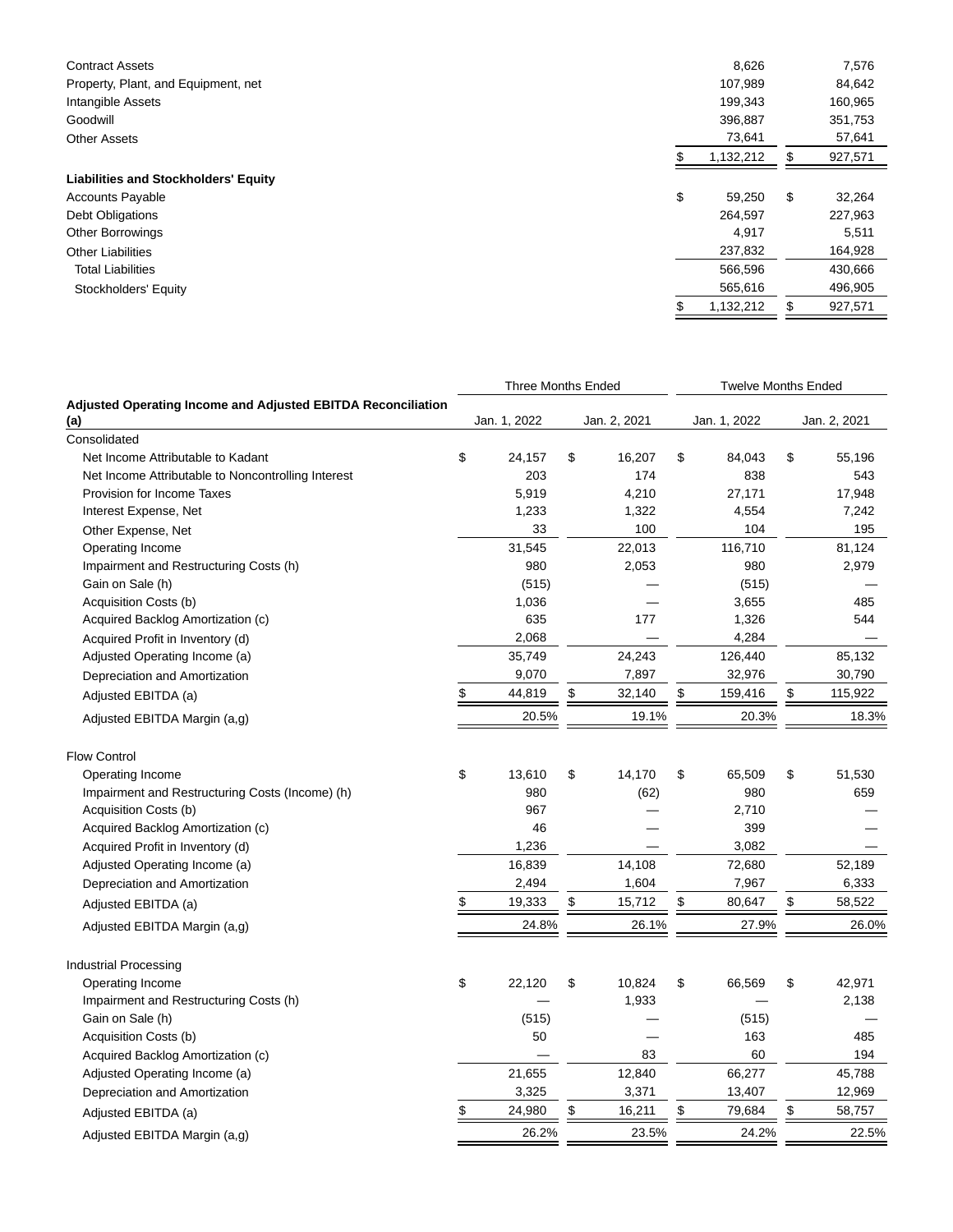| <b>Material Handling</b>          |                    |             |     |               |                 |
|-----------------------------------|--------------------|-------------|-----|---------------|-----------------|
| Operating Income                  | \$<br>4,602        | \$<br>4,034 | \$  | 17,543        | \$<br>14,375    |
| <b>Restructuring Costs</b>        |                    | 182         |     |               | 182             |
| Acquisition Costs (b)             | 19                 |             |     | 782           |                 |
| Acquired Backlog Amortization (c) | 589                | 94          |     | 867           | 350             |
| Acquired Profit in Inventory (d)  | 832                |             |     | 1,202         |                 |
| Adjusted Operating Income (a)     | 6,042              | 4,310       |     | 20,394        | 14,907          |
| Depreciation and Amortization     | 3,221              | 2,862       |     | 11,474        | 11,278          |
| Adjusted EBITDA (a)               | 9,263              | \$<br>7,172 | \$  | 31,868        | \$<br>26,185    |
| Adjusted EBITDA Margin (a,g)      | 20.5%              | 18.3%       |     | 18.9%         | 17.7%           |
| Corporate                         |                    |             |     |               |                 |
| <b>Operating Loss</b>             | \$<br>$(8,787)$ \$ | (7,015)     | -\$ | $(32,911)$ \$ | (27, 752)       |
| Depreciation and Amortization     | 30                 | 60          |     | 128           | 210             |
| EBITDA (a)                        | (8,757)            | (6,955)     |     | (32, 783)     | \$<br>(27, 542) |
|                                   |                    |             |     |               |                 |

(a) Represents a non-GAAP financial measure.

(b) Represents transaction costs associated with our acquisitions.

(c) Represents intangible amortization expense associated with acquired backlog.

- (d) Represents expense within cost of revenue associated with amortization of acquired profit in inventory.
- (e) Represents the increase (decrease) resulting from the exclusion of acquisitions and from the conversion of current period amounts reported in local currencies into U.S. dollars at the exchange rate of the prior period compared to the U.S. dollar amount reported in the prior period.
- (f) See reconciliation to the most directly comparable GAAP financial measure under "Adjusted Operating Income and Adjusted EBITDA Reconciliation."
- (g) Calculated as adjusted EBITDA divided by revenue in each period.
- (h) The fourth quarter and full-year 2021 include an intangible asset impairment charge of \$499, restructuring and other costs of \$481, and a gain on the sale of a building of \$515 (\$391 after tax). The fourth quarter of 2020 includes an intangible asset impairment charge of \$1,861 (\$1,389 after tax) and restructuring costs of \$192 (\$154 after tax), and the full-year 2020 includes an intangible asset impairment charge of \$1,861 (\$1,389 after tax) and restructuring costs of \$1,118 (\$821 after tax).

#### **About Kadant**

Kadant Inc. is a global supplier of technologies and engineered systems that drive Sustainable Industrial Processing. The Company's products and services play an integral role in enhancing efficiency, optimizing energy utilization, and maximizing productivity in process industries. Kadant is based in Westford, Massachusetts, with approximately 2,900 employees in 20 countries worldwide. For more information, visit www.kadant.com.

#### **Safe Harbor Statement**

The following constitutes a "Safe Harbor" statement under the Private Securities Litigation Reform Act of 1995: This press release contains forwardlooking statements that involve a number of risks and uncertainties, including forward-looking statements about our future financial and operating performance, demand for our products, and economic and industry outlook. These forward-looking statements represent our expectations as of the date of this press release. We undertake no obligation to publicly update any forward-looking statement, whether as a result of new information, future events, or otherwise. These forward-looking statements are subject to known and unknown risks and uncertainties that may cause our actual results to differ materially from these forward-looking statements as a result of various important factors, including those set forth under the heading "Risk Factors" in Kadant's annual report on Form 10-K for the fiscal year ended January 2, 2021 and subsequent filings with the Securities and Exchange Commission. These include risks and uncertainties relating to the impact of the COVID-19 pandemic on our operating and financial results; adverse changes in global and local economic conditions; the variability and difficulty in accurately predicting revenues from large capital equipment and systems projects; health epidemics; our acquisition strategy; levels of residential construction activity; reductions by our wood processing customers of their capital spending or production of oriented strand board; changes to the global timber supply; development and use of digital media; cyclical economic conditions affecting the global mining industry; demand for coal, including economic and environmental risks associated with coal; failure of our information systems or breaches of data security and cybertheft; implementation of our internal growth strategy; supply chain constraints, inflationary pressure, price increases and shortages in raw materials; competition; changes in our tax provision or exposure to additional tax liabilities; our ability to successfully manage our manufacturing operations; disruption in production; future restructurings; loss of key personnel and effective succession planning; protection of intellectual property; climate change; adequacy of our insurance coverage; global operations; policies of the Chinese government; the variability and uncertainties in sales of capital equipment in China; currency fluctuations; economic conditions and regulatory changes caused by the United Kingdom's exit from the European Union; changes to government regulations and policies around the world; compliance with government regulations and policies and compliance with laws; environmental laws and regulations; environmental, health and safety laws and regulations impacting the mining industry; our debt obligations; restrictions in our credit agreement and note purchase agreement; substitution of an alternative index for LIBOR; soundness of financial institutions; fluctuations in our share price; and anti-takeover provisions.